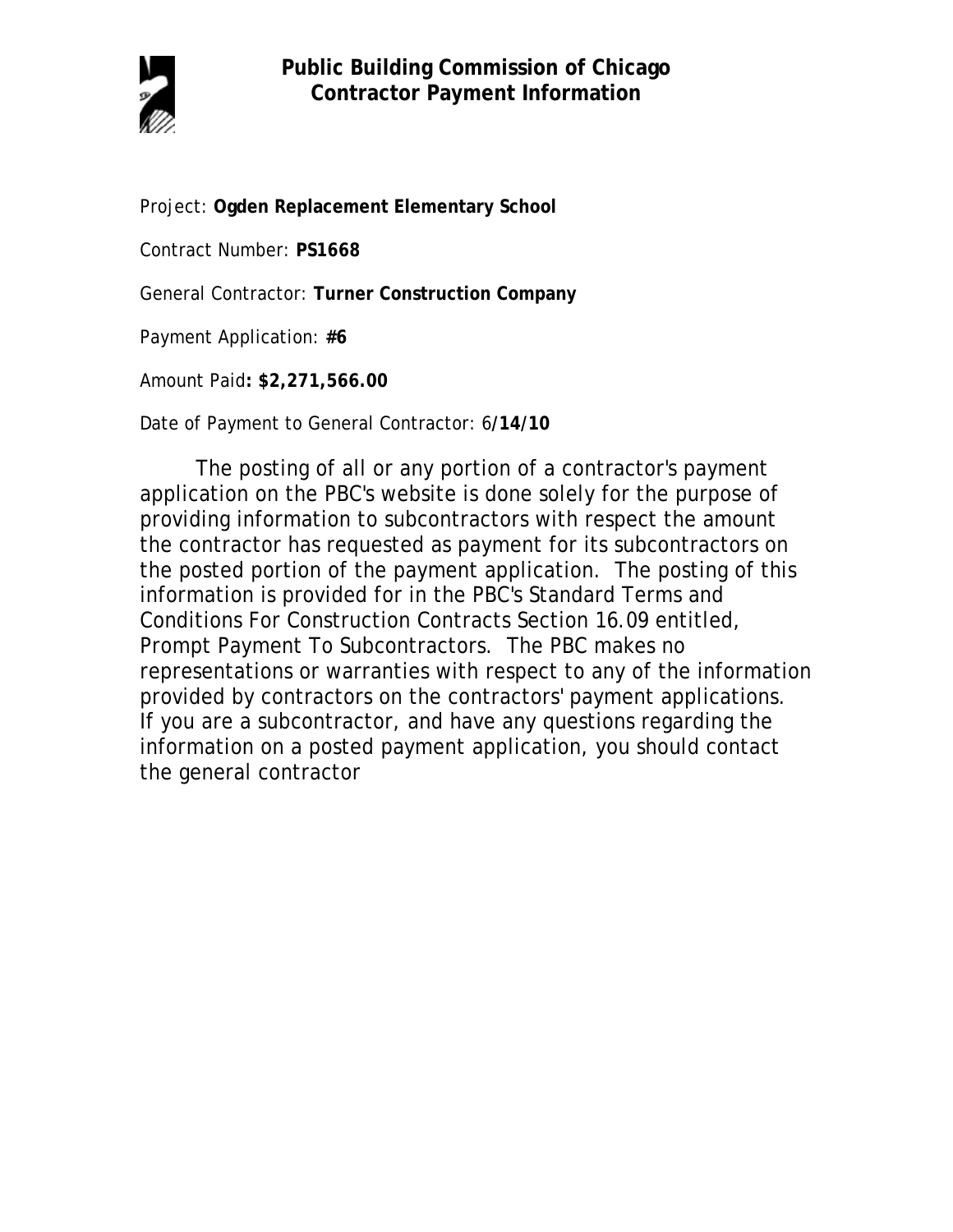## **PUBLIC BUILDING COMMISSION OF CHICAGO**

## **EXHIBIT S**

### CERTIFICATE OF ARCHITECT - ENGINEER

| May 27, 2010<br>Date:                                                                                                                                           |                                                                                                                                                                                                                                                                                                                                                                |                  |
|-----------------------------------------------------------------------------------------------------------------------------------------------------------------|----------------------------------------------------------------------------------------------------------------------------------------------------------------------------------------------------------------------------------------------------------------------------------------------------------------------------------------------------------------|------------------|
| Project:<br><b>Ogden Replacement Elementary School</b>                                                                                                          |                                                                                                                                                                                                                                                                                                                                                                |                  |
| To: Public Building Commission of Chicago<br>In accordance with Resolution No.<br>the Commission and to its Trustee, that:                                      | adopted by the Public Building Commission of Chicago on<br>, relating to the \$<br>Revenue Bonds issued by the Public Building Commission of Chicago for the financing of this project (and all terms used herein shall have the same meaning as in said Resolution), I hereby certify to                                                                      |                  |
|                                                                                                                                                                 | 1. Obligations in the amounts stated herein have been incurred by the Commission and that each item thereof is a proper charge<br>against the Construction Account and has not been paid; and                                                                                                                                                                  |                  |
|                                                                                                                                                                 | 2. No amount hereby approved for payment upon any contract will, when added to all amounts previously paid upon such<br>contract, exceed 90% of current estimates approved by the Architect - Engineer until the aggregate amount of payments withheld<br>equals 5% of the Contract Price (said retained funds being payable as set forth in said Resolution). |                  |
| THE CONTRACTOR                                                                                                                                                  | <b>Turner Construction Company (Chicago)</b>                                                                                                                                                                                                                                                                                                                   |                  |
| <b>FOR</b><br>is now entitled to the sum of                                                                                                                     | <b>Ogden Replacement Elementary School</b><br>\$2,271,566.00                                                                                                                                                                                                                                                                                                   |                  |
| ORIGINAL CONTRACT PRICE<br><b>ADDITIONS</b><br><b>DEDUCTIONS</b><br>NET ADDITION OR DEDUCTION<br>ADJUSTED CONTRACT PRICE                                        | \$44,788,221.00<br>\$0.00<br>\$0.00<br>\$0.00<br>\$44,788,221.00                                                                                                                                                                                                                                                                                               |                  |
| TOTAL AMOUNT EARNED                                                                                                                                             |                                                                                                                                                                                                                                                                                                                                                                | \$7,377,541.00   |
| <b>TOTAL RETENTION</b>                                                                                                                                          |                                                                                                                                                                                                                                                                                                                                                                | \$560,592.00     |
| a) Reserve Withheld @ 10% of Total Amount Earned, but<br>not to exceed 1% of Contract Price<br>b) Liens and Other Withholding<br>c) Liquidated Damages Withheld | \$560,592.00<br>\$0.00<br>\$0.00                                                                                                                                                                                                                                                                                                                               |                  |
| TOTAL PAID TO DATE (Include this Payment)                                                                                                                       |                                                                                                                                                                                                                                                                                                                                                                | \$6,816,949.00   |
| <b>LESS: AMOUNT PREVIOUSLY PAID</b>                                                                                                                             |                                                                                                                                                                                                                                                                                                                                                                | \$4,545,383.00   |
| AMOUNT DUE THIS PAYMENT                                                                                                                                         |                                                                                                                                                                                                                                                                                                                                                                | \$2,271,566.00   |
| C. Rocco Castellano<br>Architect - Engineer                                                                                                                     |                                                                                                                                                                                                                                                                                                                                                                | Date: 05/28/2010 |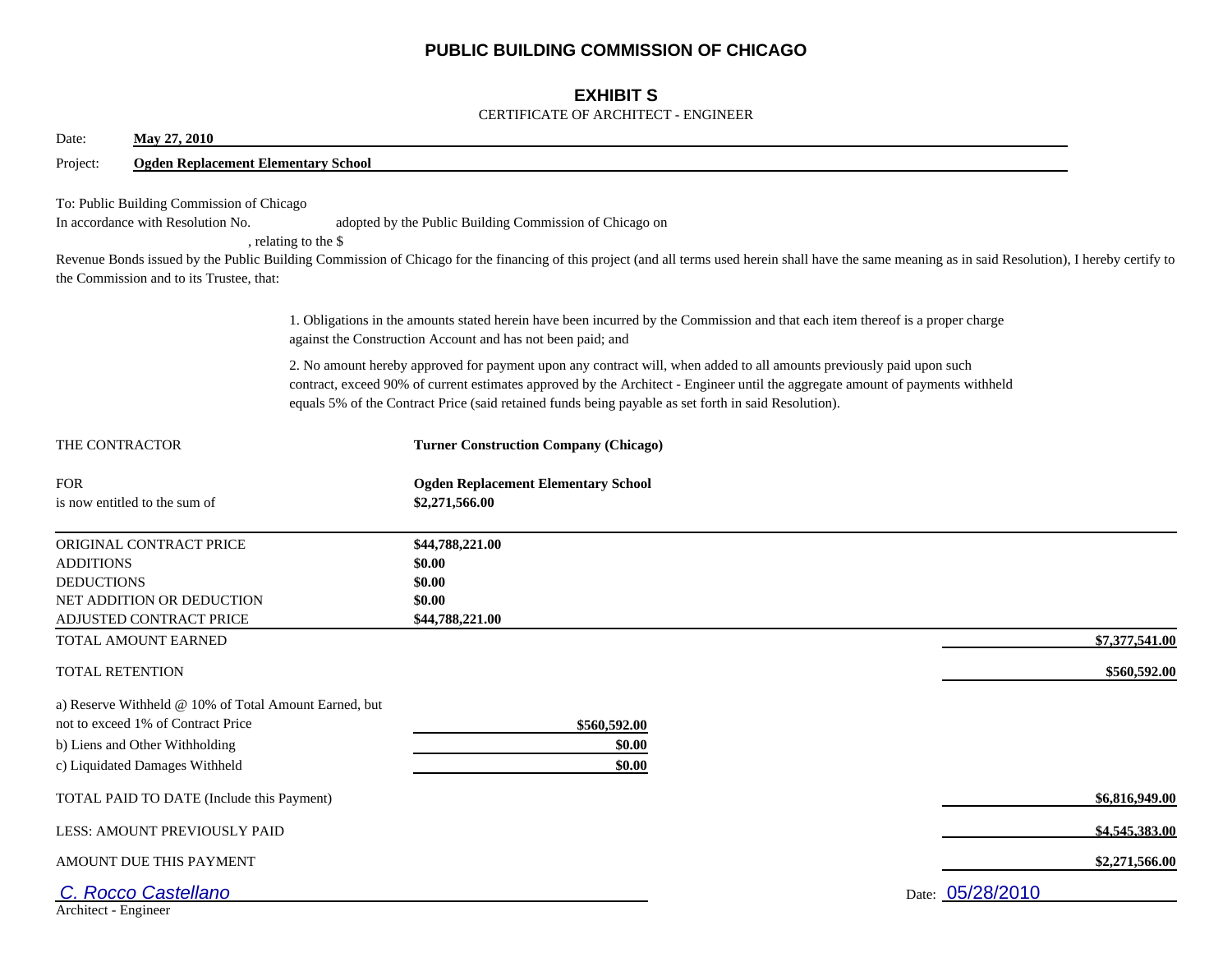## **(1 of 5) CONTRACTOR'S SWORN STATEMENT AND AFFIDAVIT FOR PARTIAL PAYMENT**

| <b>STATE OF Illinois</b> |          |
|--------------------------|----------|
|                          | $\{SS\}$ |
| <b>COUNTY OF Cook</b>    |          |

The affiant, being first duly sworn on oath, deposes and says that he/she is **Project Executive**, of **Turner Construction Company (Chicago)**, an **Illinois** corporation, and duly authorized to make this Affidavit in behalf of said corporation, and for him/herself individually; that he/she is well acquainted with the facts herein set forth and that said corporation is the Contractor with the PUBLIC BUILDING COMMISSION OF CHICAGO, Owner, under Contract No. **1632400** dated the **24th day of November, 2009**, for (describe nature of work)

#### **General Construction**

for (designate Project and Location)

#### **Ogden Replacement Elementary School**

#### **24 W. Walton, Chicago, Illinois 60610**

**·** that the following statements are made for the purpose of procuring a partial payment of

### **Two million two hundred seventy one thousand five hundred sixty six**

### **\$2,271,566.00**

under the terms of said Contract;

**·** that the work for which payment is requested has been completed, free and clear of any and all claims, liens, charges, and expenses of any kind or nature whatsoever and in full compliance with the Contract Documents and the requirements of said Owner under them;

**·** that for the purposes of said Contract, the following persons have been contracted with, and have furnished or prepared materials, equipment, supplies, and services for, and having done labor on said improvement;

**·** that the respective amounts set forth opposite their names is the full amount of money due and to become due to each of them respectively;

**·** that this statement is a full, true, and complete statement of all such persons and of the full amount now due and the amount heretofore paid to each of them for such labor, materials, equipment, supplies, and services, furnished or prepared by each of them to or on account of said work, as stated:

| <b>NAME</b><br>and<br><b>ADDRESS</b>                                                                                 | <b>TYPE</b><br><b>OF</b><br><b>WORK</b>    | <b>TOTAL</b><br><b>CONTRACT</b><br><b>INCLUDE</b><br>C.O.'s | <b>TOTAL</b><br><b>WORK</b><br><b>COMPLETE</b> | <b>LESS</b><br><b>RETENTION</b><br><b>(INCLUDE</b><br><b>CURRENT)</b> | <b>LESS</b><br><b>NET</b><br><b>PREVIOUSLY</b><br><b>PAID</b> | <b>NET</b><br><b>DUE</b><br><b>THIS</b><br><b>PERIOD</b> | <b>BALANCE</b><br>TO<br><b>BECOME</b><br><b>DUE</b> |
|----------------------------------------------------------------------------------------------------------------------|--------------------------------------------|-------------------------------------------------------------|------------------------------------------------|-----------------------------------------------------------------------|---------------------------------------------------------------|----------------------------------------------------------|-----------------------------------------------------|
| 001                                                                                                                  | <b>TCCo GMP</b>                            |                                                             |                                                |                                                                       |                                                               |                                                          |                                                     |
| Pinto Construction.<br>7225 W. 105th Street.<br>Palos Hills, Illinois 60465                                          | <b>Site Logisitcs</b>                      | 321,116.00                                                  | 231,667.00                                     | 22,548.00                                                             | 158,121.00                                                    | 50,998.00                                                | 111,997.00                                          |
| <b>Turner Construction</b><br>Company (Chicago),<br>55 East Monroe Street,<br>Suite 3100.<br>Chicago, Illinois 60603 | Site Logistics-Pinto<br>Construction       | (8,611.00)                                                  | (6,200.00)                                     | 0.00                                                                  | (5,684.00)                                                    | (516.00)                                                 | (2,411.00)                                          |
| To Be Let                                                                                                            | Pinto<br>Construction-CCIP                 | 8,611.00                                                    | 6,200.00                                       | 0.00                                                                  | 5,684.00                                                      | 516.00                                                   | 2,411.00                                            |
| Thatcher Foundations,<br>Inc.,<br>7100 Industrial Highway,<br>Gary, Indiana 46406                                    | <b>Earth Retention</b>                     | 522,221.00                                                  | 502,221.00                                     | 24,250.00                                                             | 477,971.00                                                    | 0.00                                                     | 44,250.00                                           |
| <b>Turner Construction</b><br>Company (Chicago),<br>55 East Monroe Street,<br>Suite 3100,<br>Chicago, Illinois 60603 | Earth<br>Retention-Thatcher<br>Foundations | (17,221.00)                                                 | (17,221.00)                                    | 0.00                                                                  | (17, 221.00)                                                  | 0.00                                                     | 0.00                                                |
| To Be Let                                                                                                            | Thatcher<br>Foundations-CCIP               | 17,221.00                                                   | 17,221.00                                      | 0.00                                                                  | 17,221.00                                                     | 0.00                                                     | 0.00                                                |
| John Keno & Company,<br>8608 West Catalpa Ave.,<br><b>Suite 808.</b><br>Chicago, Illinois 60656                      | Excavation                                 | 1,467,602.00                                                | 1,178,740.00                                   | 114,459.00                                                            | 685,386.00                                                    | 378,895.00                                               | 403,321.00                                          |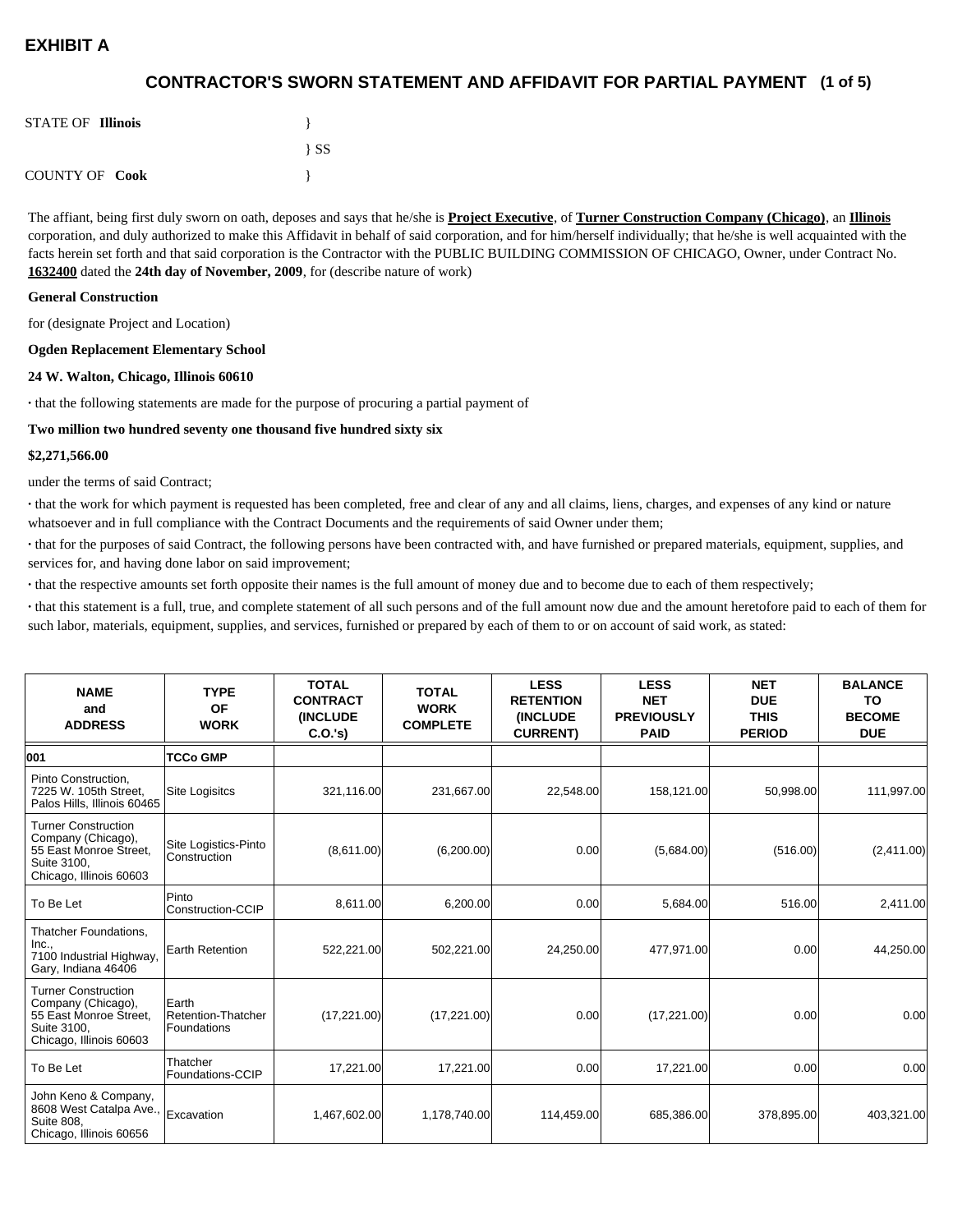### **(2 of 5) CONTRACTOR'S SWORN STATEMENT AND AFFIDAVIT FOR PARTIAL PAYMENT**

| <b>NAME</b><br>and<br><b>ADDRESS</b>                                                                                 | <b>TYPE</b><br><b>OF</b><br><b>WORK</b>                      | <b>TOTAL</b><br><b>CONTRACT</b><br><b>(INCLUDE)</b><br>C.O.'s | <b>TOTAL</b><br><b>WORK</b><br><b>COMPLETE</b> | <b>LESS</b><br><b>RETENTION</b><br><b>(INCLUDE)</b><br><b>CURRENT)</b> | <b>LESS</b><br><b>NET</b><br><b>PREVIOUSLY</b><br><b>PAID</b> | <b>NET</b><br><b>DUE</b><br><b>THIS</b><br><b>PERIOD</b> | <b>BALANCE</b><br>TO<br><b>BECOME</b><br><b>DUE</b> |
|----------------------------------------------------------------------------------------------------------------------|--------------------------------------------------------------|---------------------------------------------------------------|------------------------------------------------|------------------------------------------------------------------------|---------------------------------------------------------------|----------------------------------------------------------|-----------------------------------------------------|
| <b>Turner Construction</b><br>Company (Chicago),<br>55 East Monroe Street,<br>Suite 3100,<br>Chicago, Illinois 60603 | Excavation-John<br>Keno & Company                            | (43,673.00)                                                   | (34, 148.00)                                   | 0.00                                                                   | (25,021.00)                                                   | (9, 127.00)                                              | (9,525.00)                                          |
| To Be Let                                                                                                            | John Keno &<br>Company-CCIP                                  | 43,673.00                                                     | 34,148.00                                      | 0.00                                                                   | 25,021.00                                                     | 9,127.00                                                 | 9,525.00                                            |
| <b>Revcon Construction</b><br>Corporation,<br>500 Industrial Drive,<br>Prairie View, Illinois<br>60069               | Caissons                                                     | 1,534,535.00                                                  | 1,534,535.00                                   | 74,288.00                                                              | 1,400,962.00                                                  | 59.285.00                                                | 74,288.00                                           |
| <b>Turner Construction</b><br>Company (Chicago),<br>55 East Monroe Street,<br>Suite 3100.<br>Chicago, Illinois 60603 | Caissons-Revcon<br><b>Construction Corp</b>                  | 14,207.00                                                     | (48,763.00)                                    | 0.00                                                                   | (48,763.00)                                                   | 0.00                                                     | 62,970.00                                           |
| To Be Let                                                                                                            | Revcon<br>Construction<br>Corp-CCIP                          | 48,763.00                                                     | 48,763.00                                      | 0.00                                                                   | 48.763.00                                                     | 0.00                                                     | 0.00                                                |
| Reliable Contracting &<br>Equipment Co.,<br>333 N Ogden Ave,<br>Chicago, Illinois 60607                              | <b>Site Utilities</b>                                        | 268,192.00                                                    | 0.00                                           | 0.00                                                                   | 0.00                                                          | 0.00                                                     | 268,192.00                                          |
| <b>Turner Construction</b><br>Company (Chicago),<br>55 East Monroe Street,<br>Suite 3100,<br>Chicago, Illinois 60603 | Site<br>Utilities-Reliable<br>Contracting &<br>Equipment Co. | (8,844.00)                                                    | 0.00                                           | 0.00                                                                   | 0.00                                                          | 0.00                                                     | (8,844.00)                                          |
| To Be Let                                                                                                            | <b>Reliable Contracting</b><br>& Equipment<br>Co.-CCIP       | 8,844.00                                                      | 0.00                                           | 0.00                                                                   | 0.00                                                          | 0.00                                                     | 8,844.00                                            |
| Burling Builders, Inc.,<br>44 West 60th Street,<br>Chicago, Illinois 60621                                           | Concrete                                                     | 3,582,122.00                                                  | 592,908.00                                     | 57,281.00                                                              | 141,360.00                                                    | 394,267.00                                               | 3,046,495.00                                        |
| <b>Turner Construction</b><br>Company (Chicago),<br>55 East Monroe Street,<br>Suite 3100,<br>Chicago, Illinois 60603 | Concrete-Burling<br>Builders, Inc.                           | (118, 122.00)                                                 | (20,081.00)                                    | 0.00                                                                   | (5, 162.00)                                                   | (14,919.00)                                              | (98,041.00)                                         |
| To Be Let                                                                                                            | Burling Builders,<br>Inc.-CCIP                               | 118,122.00                                                    | 20.081.00                                      | 0.00                                                                   | 5,162.00                                                      | 14,919.00                                                | 98,041.00                                           |
| <b>Turner Construction</b><br>Company (Chicago),<br>55 East Monroe Street.<br>Suite 3100,<br>Chicago, Illinois 60603 | Masonry and<br>Stone-Illinois<br>Masonry Corp.               | (169, 477.00)                                                 | (508.00)                                       | 0.00                                                                   | 0.00                                                          | (508.00)                                                 | (168,969.00)                                        |
| Illinois Masonry Corp.,<br>200 Telser Rd.,<br>Lake Zurich, Illinois<br>60047                                         | Masonry and Stone                                            | 5,139,477.00                                                  | 13,357.00                                      | 1,285.00                                                               | 0.00                                                          | 12,072.00                                                | 5,127,405.00                                        |
| To Be Let                                                                                                            | <b>Illinois Masonry</b><br>Corp.-CCIP                        | 169,477.00                                                    | 508.00                                         | 0.00                                                                   | 0.00                                                          | 508.00                                                   | 168,969.00                                          |
| Carlo Steel Corporation,<br>3100 East 87th Street,<br>Chicago, Illinois 60617                                        | <b>Structural Steel</b>                                      | 2,379,399.00                                                  | 1,000,354.00                                   | 96,896.00                                                              | 16.560.00                                                     | 886,898.00                                               | 1,475,941.00                                        |
| <b>Turner Construction</b><br>Company (Chicago),<br>55 East Monroe Street,<br>Suite 3100,<br>Chicago, Illinois 60603 | Structural<br>Steel-Carlo Steel<br>Corporation               | (78, 462.00)                                                  | (31, 385.00)                                   | 0.00                                                                   | 0.00                                                          | (31, 385.00)                                             | (47,077.00)                                         |
| To Be Let                                                                                                            | Carlo Steel<br>Corporation-CCIP                              | 78,462.00                                                     | 31,385.00                                      | 0.00                                                                   | 0.00                                                          | 31,385.00                                                | 47,077.00                                           |
| <b>Turner Construction</b><br>Company (Chicago),<br>55 East Monroe Street,<br>Suite 3100,<br>Chicago, Illinois 60603 | Misc.<br>Metals-Chicago<br>Architectural Metals,<br>Inc.     | (27,624.00)                                                   | 0.00                                           | 0.00                                                                   | 0.00                                                          | 0.00                                                     | (27,624.00)                                         |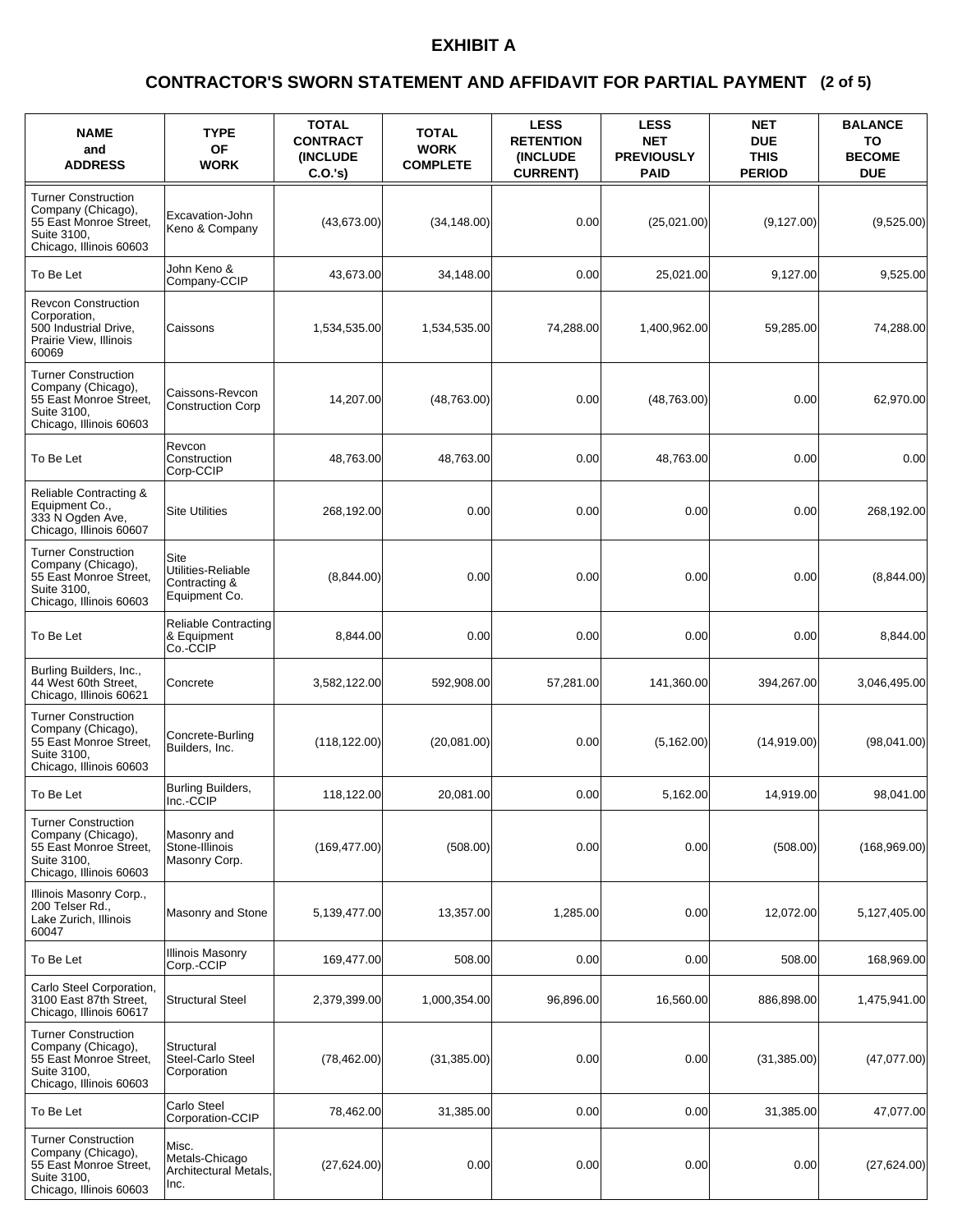### **(3 of 5) CONTRACTOR'S SWORN STATEMENT AND AFFIDAVIT FOR PARTIAL PAYMENT**

| <b>NAME</b><br>and<br><b>ADDRESS</b>                                                                                  | <b>TYPE</b><br><b>OF</b><br><b>WORK</b>                        | <b>TOTAL</b><br><b>CONTRACT</b><br><b>INCLUDE</b><br>C.O.'s | <b>TOTAL</b><br><b>WORK</b><br><b>COMPLETE</b> | <b>LESS</b><br><b>RETENTION</b><br>(INCLUDE<br><b>CURRENT)</b> | <b>LESS</b><br><b>NET</b><br><b>PREVIOUSLY</b><br><b>PAID</b> | <b>NET</b><br><b>DUE</b><br><b>THIS</b><br><b>PERIOD</b> | <b>BALANCE</b><br>TO<br><b>BECOME</b><br><b>DUE</b> |
|-----------------------------------------------------------------------------------------------------------------------|----------------------------------------------------------------|-------------------------------------------------------------|------------------------------------------------|----------------------------------------------------------------|---------------------------------------------------------------|----------------------------------------------------------|-----------------------------------------------------|
| Chicago Architectural<br>Metals, Inc.,<br>4619 N. Ravenswood<br>Ave., Ste #201,<br>Chicago, Illinois 60640            | Miscellaneous<br>Metals                                        | 837,706.00                                                  | 9,594.00                                       | 959.40                                                         | 0.00                                                          | 8.634.60                                                 | 829,071.40                                          |
| To Be Let                                                                                                             | Chicago<br>Architectural Metals,<br>Inc.-CCIP                  | 27,624.00                                                   | 0.00                                           | 0.00                                                           | 0.00                                                          | 0.00                                                     | 27,624.00                                           |
| <b>Turner Construction</b><br>Company (Chicago),<br>55 East Monroe Street,<br>Suite 3100,<br>Chicago, Illinois 60603  | Waterproofing-Kremer<br>l& Davis                               | (14, 557.00)                                                | (2,664.00)                                     | 0.00                                                           | 0.00                                                          | (2,664.00)                                               | (11,893.00)                                         |
| Kremer & Davis,<br>132 Osborne Road,<br>Fridley, Minnesota 55432                                                      | Waterproofing                                                  | 441,457.00                                                  | 80,771.00                                      | 7,810.00                                                       | 0.00                                                          | 72,961.00                                                | 368,496.00                                          |
| To Be Let                                                                                                             | Kremer &<br>Davis-CCIP                                         | 14,557.00                                                   | 2.664.00                                       | 0.00                                                           | 0.00                                                          | 2.664.00                                                 | 11,893.00                                           |
| F. E. Moran Fire<br>Protection,<br>2165 Shermer Rd Ste D,<br>Northbrook. Illinois<br>60062                            | <b>Fire Protection</b>                                         | 372,173.00                                                  | 12,446.00                                      | 1,244.60                                                       | 0.00                                                          | 11,201.40                                                | 360,971.60                                          |
| <b>Turner Construction</b><br>Company (Chicago),<br>55 East Monroe Street,<br>Suite 3100,<br>Chicago, Illinois 60603  | Fire Protection-F. E.<br>Moran Fire<br>Protection              | (12, 273.00)                                                | (246.00)                                       | 0.00                                                           | 0.00                                                          | (246.00)                                                 | (12,027.00)                                         |
| To Be Let                                                                                                             | F. E. Moran Fire<br><b>Protection-CCIP</b>                     | 12,273.00                                                   | 246.00                                         | 0.00                                                           | 0.00                                                          | 246.00                                                   | 12,027.00                                           |
| Norman Mechanical,<br>3850 Industrial Avenue,<br>Rolling Meadows, Illinois<br>60008                                   | Plumbing                                                       | 1,256,837.00                                                | 47,111.00                                      | 4,678.00                                                       | 0.00                                                          | 42,433.00                                                | 1,214,404.00                                        |
| <b>Turner Construction</b><br>Company (Chicago),<br>55 East Monroe Street,<br>Suite 3100,<br>Chicago, Illinois 60603  | Plumbing-Norman<br>Mechanical                                  | (32,701.00)                                                 | (329.00)                                       | 0.00                                                           | 0.00                                                          | (329.00)                                                 | (32, 372.00)                                        |
| To Be Let                                                                                                             | Norman<br>Mechanical-CCIP                                      | 32,701.00                                                   | 329.00                                         | 0.00                                                           | 0.00                                                          | 329.00                                                   | 32,372.00                                           |
| <b>Turner Construction</b><br>Company (Chicago),<br>55 East Monroe Street,<br>Suite 3100,<br>Chicago, Illinois 60603  | Mechanical<br>W/Controls-International<br>Piping Systems, Inc. | (103, 971.00)                                               | (1,432.00)                                     | 0.00                                                           | 0.00                                                          | (1,432.00)                                               | (102, 539.00)                                       |
| International Piping<br>Systems, Inc.,<br>444 East State Parkway,<br>Suite 123,<br>Schaumburg, Illinois<br>60173-4538 |                                                                | 3,152,971.00                                                | 43,432.00                                      | 4,200.00                                                       | 0.00                                                          | 39,232.00                                                | 3,113,739.00                                        |
| To Be Let                                                                                                             | <b>International Piping</b><br>Systems, Inc.-CCIP              | 103,971.00                                                  | 1,432.00                                       | 0.00                                                           | 0.00                                                          | 1,432.00                                                 | 102,539.00                                          |
| <b>Turner Construction</b><br>Company (Chicago),<br>55 East Monroe Street,<br>Suite 3100,<br>Chicago, Illinois 60603  | Electrical-Connelly<br>Electric                                | (125, 795.00)                                               | (4,541.00)                                     | 0.00                                                           | (1,258.00)                                                    | (3,283.00)                                               | (121, 254.00)                                       |
| Connelly Electric,<br>40 S. Addison Rd, Suite<br>100.<br>Addison, Illinois 60101                                      | Electrical                                                     | 3,814,795.00                                                | 140,899.00                                     | 13,636.00                                                      | 21,886.00                                                     | 105,377.00                                               | 3,687,532.00                                        |
| To Be Let                                                                                                             | Connelly<br>Electric-CCIP                                      | 125,795.00                                                  | 4,541.00                                       | 0.00                                                           | 1,258.00                                                      | 3,283.00                                                 | 121,254.00                                          |
| To Be Let                                                                                                             | Unawarded                                                      | 10,755,200.00                                               | 0.00                                           | 0.00                                                           | 0.00                                                          | 0.00                                                     | 10,755,200.00                                       |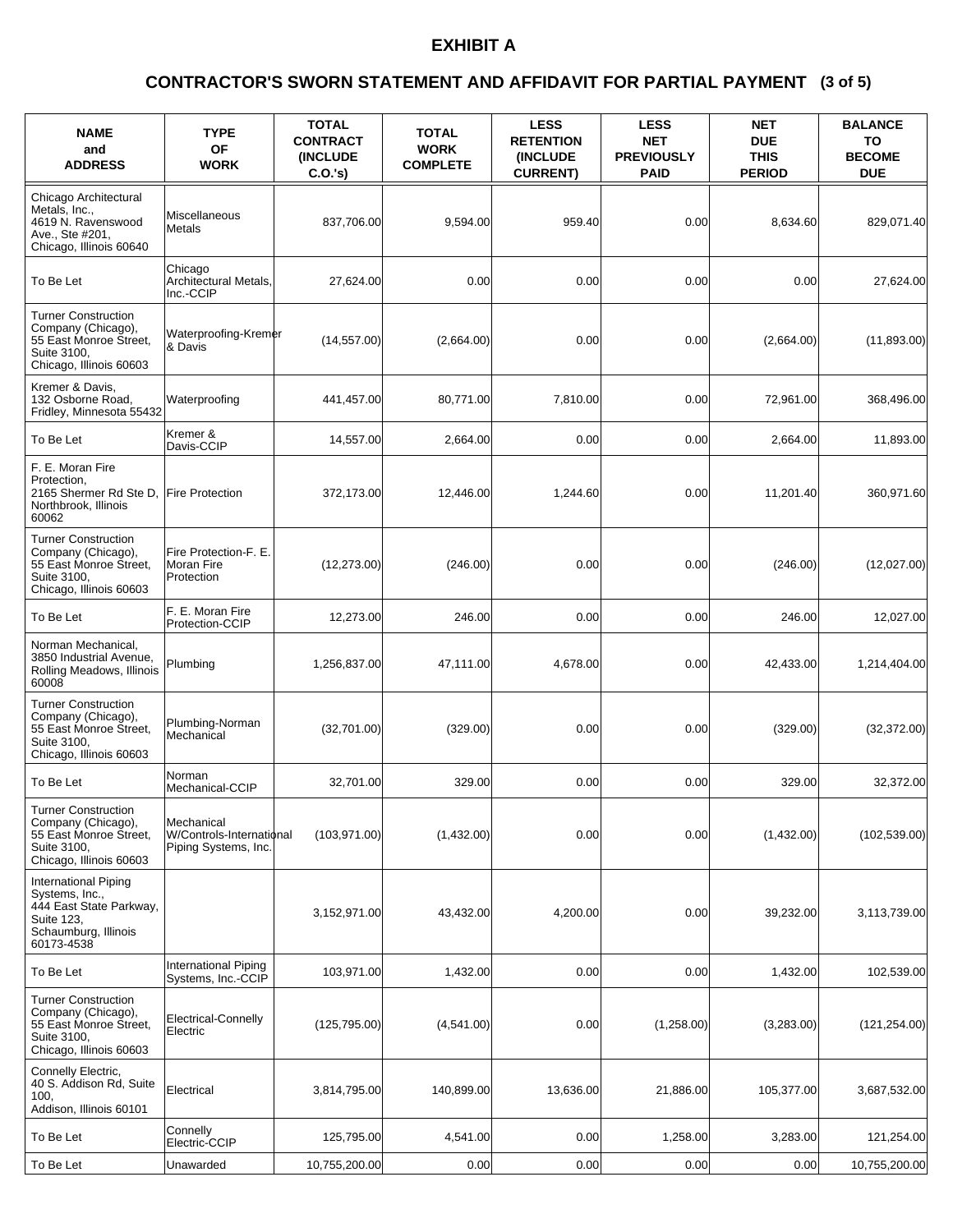### **(4 of 5) CONTRACTOR'S SWORN STATEMENT AND AFFIDAVIT FOR PARTIAL PAYMENT**

| <b>NAME</b><br>and<br><b>ADDRESS</b>                                                                                 | <b>TYPE</b><br>OF<br><b>WORK</b>                                                                                                                                                                  | <b>TOTAL</b><br><b>CONTRACT</b><br>(INCLUDE<br>C.O.'s) | <b>TOTAL</b><br><b>WORK</b><br><b>COMPLETE</b> | <b>LESS</b><br><b>RETENTION</b><br>(INCLUDE<br><b>CURRENT)</b> | <b>LESS</b><br><b>NET</b><br><b>PREVIOUSLY</b><br><b>PAID</b> | <b>NET</b><br><b>DUE</b><br><b>THIS</b><br><b>PERIOD</b> | <b>BALANCE</b><br><b>TO</b><br><b>BECOME</b><br><b>DUE</b> |
|----------------------------------------------------------------------------------------------------------------------|---------------------------------------------------------------------------------------------------------------------------------------------------------------------------------------------------|--------------------------------------------------------|------------------------------------------------|----------------------------------------------------------------|---------------------------------------------------------------|----------------------------------------------------------|------------------------------------------------------------|
| <b>Turner Construction</b><br>Company (Chicago),<br>55 East Monroe Street,<br>Suite 3100.<br>Chicago, Illinois 60603 | Not-To-Exceed<br>General<br>ConditionTCCo<br>P&P BondRailroad<br><b>InsuranceBuilders</b><br>Risk InsuranceFixed<br>General<br><b>ConditionsCM Fee</b><br>(2%)TCCo<br>Construction<br>Contingency | 6,159,624.00                                           | 1,370,569.00                                   | 137,057.00                                                     | 1,036,667.00                                                  | 196,845.00                                               | 4,926,112.00                                               |
|                                                                                                                      | <b>Subtotal TCCo GMP</b>                                                                                                                                                                          | 42,068,397.00                                          | 6,758,604.00                                   | 560,592.00                                                     | 3,938,913.00                                                  | 2,259,099.00                                             | 35,870,385.00                                              |
| 002                                                                                                                  | <b>TCCo GMP without</b><br>retention held                                                                                                                                                         |                                                        |                                                |                                                                |                                                               |                                                          |                                                            |
| <b>Turner Construction</b><br>Company (Chicago),<br>55 East Monroe Street,<br>Suite 3100.<br>Chicago, Illinois 60603 | Subguard                                                                                                                                                                                          | 432,205.00                                             | 432,205.00                                     | 0.00                                                           | 432,205.00                                                    | 0.00                                                     | 0.00                                                       |
| <b>Turner Construction</b><br>Company (Chicago),<br>55 East Monroe Street.<br>Suite 3100.<br>Chicago, Illinois 60603 | <b>TCCo Insurance</b>                                                                                                                                                                             | 222,619.00                                             | 36,732.00                                      | 0.00                                                           | 24,265.00                                                     | 12,467.00                                                | 185,887.00                                                 |
| <b>Turner Construction</b><br>Company (Chicago),<br>55 East Monroe Street.<br>Suite 3100,<br>Chicago, Illinois 60603 | Preconstruction<br><b>Services</b>                                                                                                                                                                | 150,000.00                                             | 150,000.00                                     | 0.00                                                           | 150,000.00                                                    | 0.00                                                     | 0.00                                                       |
| Subtotal TCCo GMP without retention held                                                                             |                                                                                                                                                                                                   | 804,824.00                                             | 618,937.00                                     | 0.00                                                           | 606,470.00                                                    | 12,467.00                                                | 185,887.00                                                 |
| 003                                                                                                                  | Owner<br>Contingency                                                                                                                                                                              |                                                        |                                                |                                                                |                                                               |                                                          |                                                            |
| To Be Let                                                                                                            | Owner Contingency                                                                                                                                                                                 | 1,915,000.00                                           | 0.00                                           | 0.00                                                           | 0.00                                                          | 0.00                                                     | 1,915,000.00                                               |
| <b>Subtotal Owner Contingency</b>                                                                                    |                                                                                                                                                                                                   | 1,915,000.00                                           | 0.00                                           | 0.00                                                           | 0.00                                                          | 0.00                                                     | 1,915,000.00                                               |